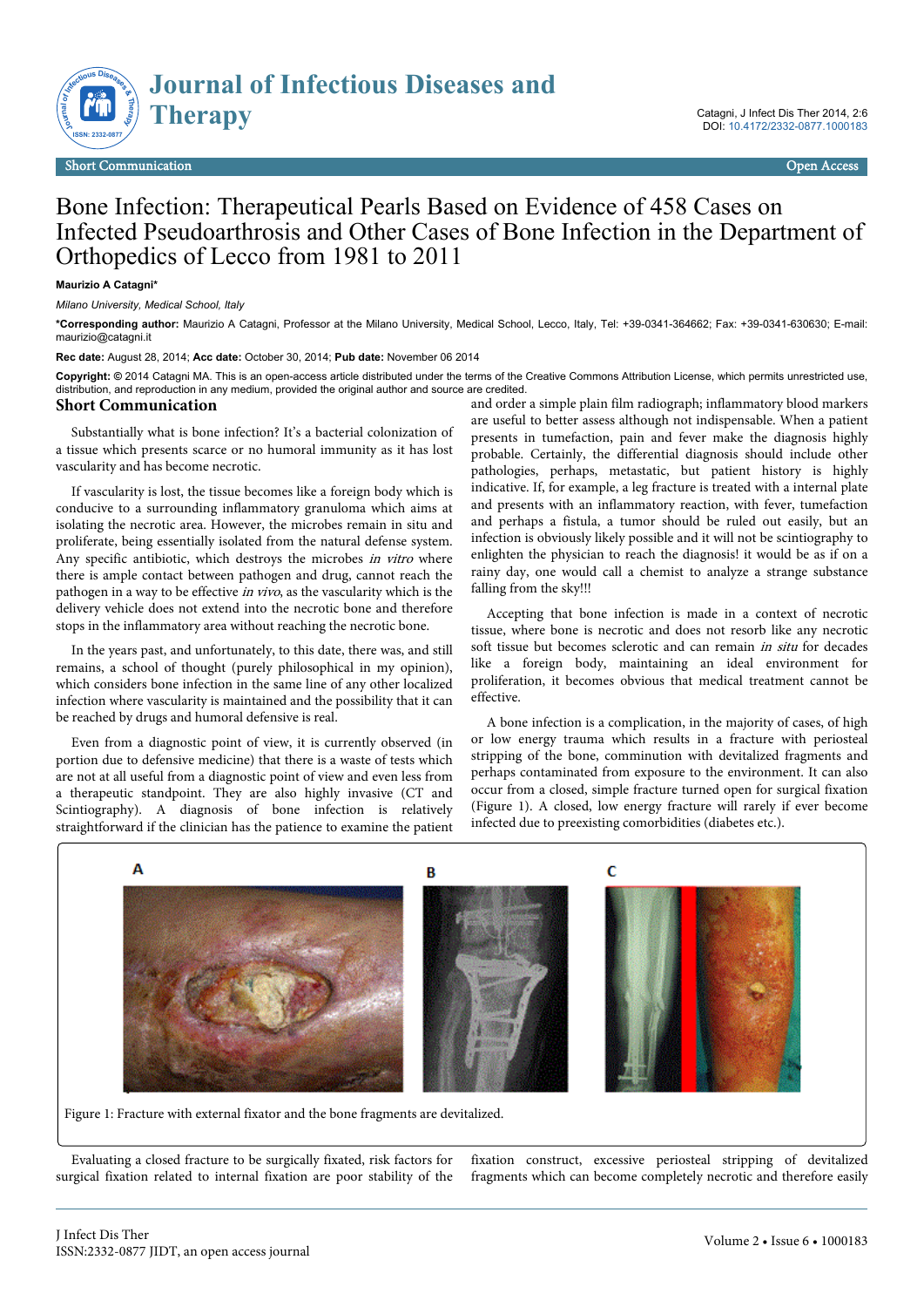**Citation:** Catagni MA (2014) Bone Infection: Therapeutical Pearls Based on Evidence of 458 Cases on Infected Pseudoarthrosis and Other Cases of Bone Infection in the Department of Orthopedics of Lecco from 1981 to 2011. J Infect Dis Ther 2: 183. doi: 10.4172/2332-0877.1000183

Page 2 of 3

succumb to infection. Also, it should not be forgotten that it is the soft tissue that nourish the periosteum and careless dissection, perhaps to apply 2-3 plates, inevitably leads to necrosis of the overlying soft tissue with interruption of the periosteal nourishment, bone exposure and fixation, and therefore necrosis and infection (Figure 2).



Figure 2: Infection over hardware.

Even in the case of less aggressive surgical exposure, as in intramedullary nailing, stability and anatomy of fracture segments should be respected, without forgetting that reaming with instruments that are not sharp, lead to accelerated burn necrosis of the medullary canal and of the overlying soft tissue, which can lead to bone exposure. The fact that this leads to exposure of bone and necrosis in only a few hours is universally accepted. Therefore, to avoid infection and bone necrosis, it is necessary to follow a few rules so surgery can be performed in a logic manner and by expert hands. If one has never treated bone infection they will never identify it, treat it effectively and will ultimately lose the patient. It should not be forgotten that bone infection carries an extremely high public health cost not only for direct treatment related costs, but more importantly for the quality of life of the patient which drastically deteriorates.

However, when an bone infection presents itself, treatment choice becomes for some really difficult and complicated, especially if one does not apply a simple and logical approach: determine why the infection developed to begin with.

If the patient was treated for a high energy fracture with external fixator and the bone fragments are devitalized and more importantly exposed, a reconstructive effort is useless and perhaps dangerous, as if burying a cadaver under a thin layer of dirt, worms would come out immediately! The solution in these cases should be to remove all devitalized fragments and devitalized soft tissue and the process with soft tissue coverage procedures (Figure 3).



Such step has always been successfully one the bone fragments have been stabilized and all necrotic tissue debrided. Once the patient has been stabilized, skeletal reconstruction can be carried out with whatever procedure the surgeon is comfortable with. If familiar with bone transport with external fixation, the surgeon can apply it for large bone defects, whereas for small defects, other methods are available (i.e. Masquele', vascularized fibular transplant).

In the case of infection over hardware, it is absolutely paramount and sine qua non to success to remove all indwelling hardware which represents a nidus for infection and at the same time a careful examination of the bone. If soft tissue coverage is adequate and the bone doesn't present any necrotic foci, the simple removal of hardware and application of antibiotic beads can cure the infection. However, it is still necessary to maintain skeletal stability, obviously external, to encourage healing of the fracture. In cases of necrotic bone more or less associated with soft tissue loss, bone debridement should be performed without hesitation, visually inspecting the bone. At the same time, reconstructive planning should be carried out.

The surgeons who use bone transport has a lesser necessity of involving the plastic surgeon, as soft tissue loss can be corrected during bone transport, thus re establishing the bone and soft tissue continuity.

In any case, clinical examination has to be the pinnacle for diagnosis. CT is not better than plain film radiographs to evaluate bone loss, fixation position and stability; for an evaluation of the extent of bone to be debrided, only direct visual inspection can reveal the level of vascularized bone. A bone scan, however invasive, is easily positive even in the presence of a hypertrophic pseudoarthrosis where there is active repair process, even if it does not lead to bone consolidation, it is still a continued inflammatory process and the